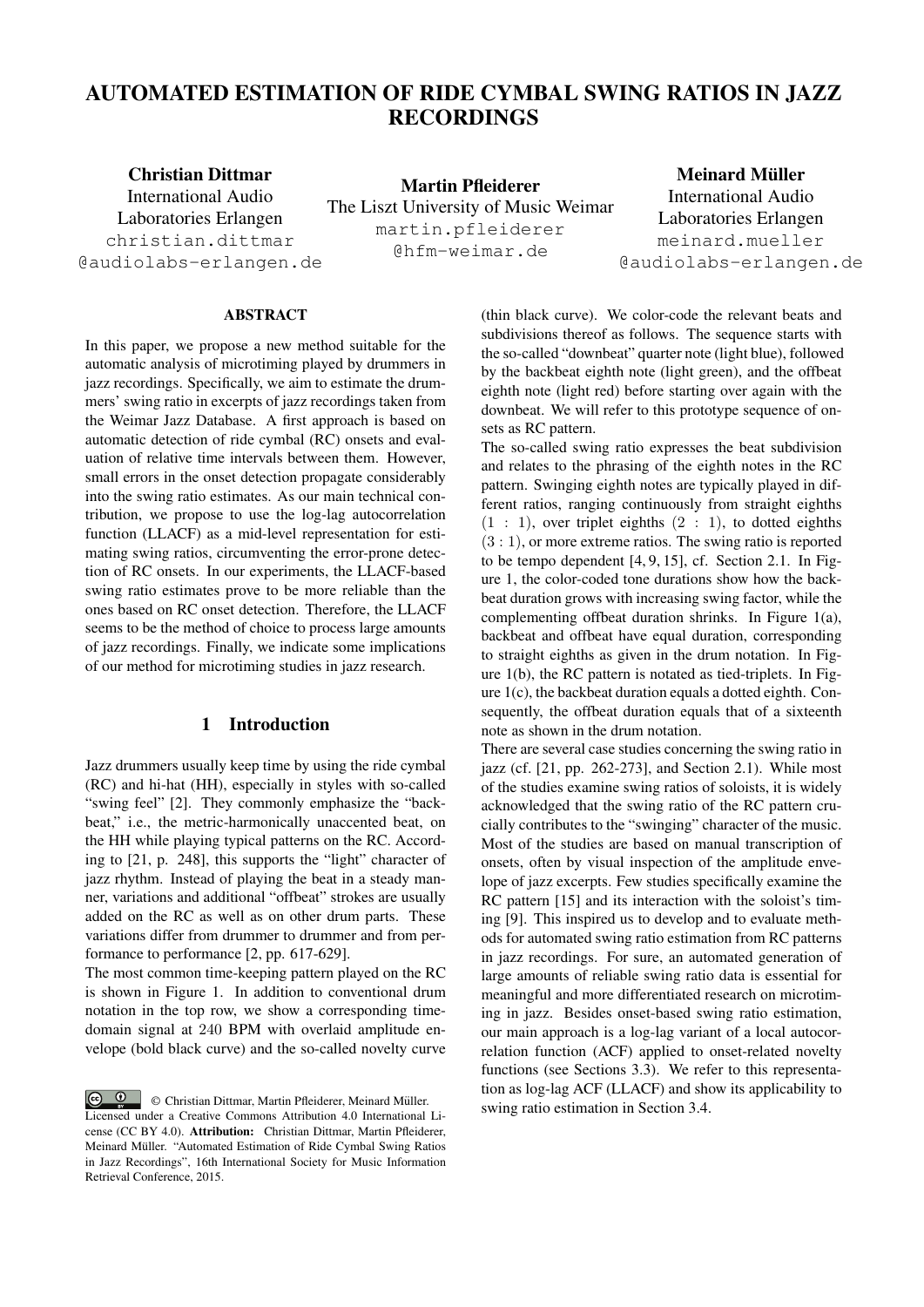

Figure 1. Illustration of prototypical RC patterns as drum notation (top), time-domain signal (mid), and LLACF (bottom). (a): Swing factor of  $s_r = 1$  corresponding to straight eighth notes. (b): Swing factor of  $s_r = 2$  corresponding to the idealized "tied-triplet feel". (c): Swing factor  $s_r = 3$ , where the duration of the backbeat equals a dotted eighth note.

# 2 Related Work

A number of papers are concerned with systematic studies on swing ratio in jazz music. Since most of the studies use comparably small data sets and manual annotation, we think that swing ratio estimation is a suitable task to apply automatic methods from Music Information Retrieval (MIR) research in order to enable analysis of larger music data sets.

### 2.1 Jazz Microtiming Analysis

An early attempt to analyze swing ratios in jazz recordings is described in [17]. The author relies on visual inspection of spectrograms but does not report quantitative results. In [22], the swing ratios in the analyzed jazz recordings are reported to range from 1.48 to 1.82. Rose [23] reports an average swing ratio of 2.38 measured from amplitude envelopes. In [7], an average swing ratio of 1.75 is measured using a MIDI wind controller played by saxophonists. In [19], the analysis focuses on the RC and swing factors between 1.0 and 3.3 are reported without detailing the measurement method. In [6], an average swing ratio of 1.6 is measured using amplitude envelopes. Friberg and Sundström [9] annotated RC onsets in spectrograms of jazz excerpts. They report trends indicating a high negative correlation between the tempo and the swing ratio which seems to be valid across different drummers. In [3], an average swing ratio of 2.45 is measured in the performances of pianists playing a MIDI piano. In [1], comparably low swing ratios in the range between 0.9 to 1.7 are measured from amplitude envelopes. Honing and de Haas [15] conducted experiments with professional jazz drummers performing on a MIDI drum kit. Besides further evidence for the tempo dependency of swing ratios, the results show that jazz drummers have enormous control over their timing.

### 2.2 Rhythmic Mid-Level Features

Motivated by the need to design specialized mid-level features for music similarity estimation, several authors proposed conceptually similar, tempo-independent representations of rhythmic patterns. The basic observation is, that rhythmic patterns that are perceived as similar by human listeners may not be judged as similar by automatic methods. One of the main reasons is that the patterns are typically played in different tempi, which makes them unsuited for direct comparison. Therefore, Peeters [20] used tempo normalized spectral rhythm patterns to automatically classify ballroom dance styles. Holzapfel and Stylianou [13, 14] proposed to apply the scale transform to periodicity spectra to enable the use of conventional distance measures between rhythmic patterns despite tempo differences. Around the same time, the LLACF was proposed in [12] as well as the tempo-insensitive representation used for classification of ballroom dances in [16]. The LLACF was reported to be favorable over the scale transform for classification of Latin American rhythm patterns in [24]. The tempogram as described in [11] is based on similar ideas and additionally features a cyclic post-processing to remedy the problem of octave ambiguity. Marchand and Peeters [18] revisited the scale transform and applied it to modulation spectra as tempo-independent feature, again for classification of ballroom dances. Eppler et al. [8] used peak ratios in the LLACF as features for detecting the swing feel but did not explicitly try to estimate swing ratios.

### 3 Method

In this section, we describe our approaches to automatic swing ratio estimation from excerpts of jazz recordings with swing feel. The first variant relies on peak-picking in an onset-related novelty curve (Section 3.1). The sec-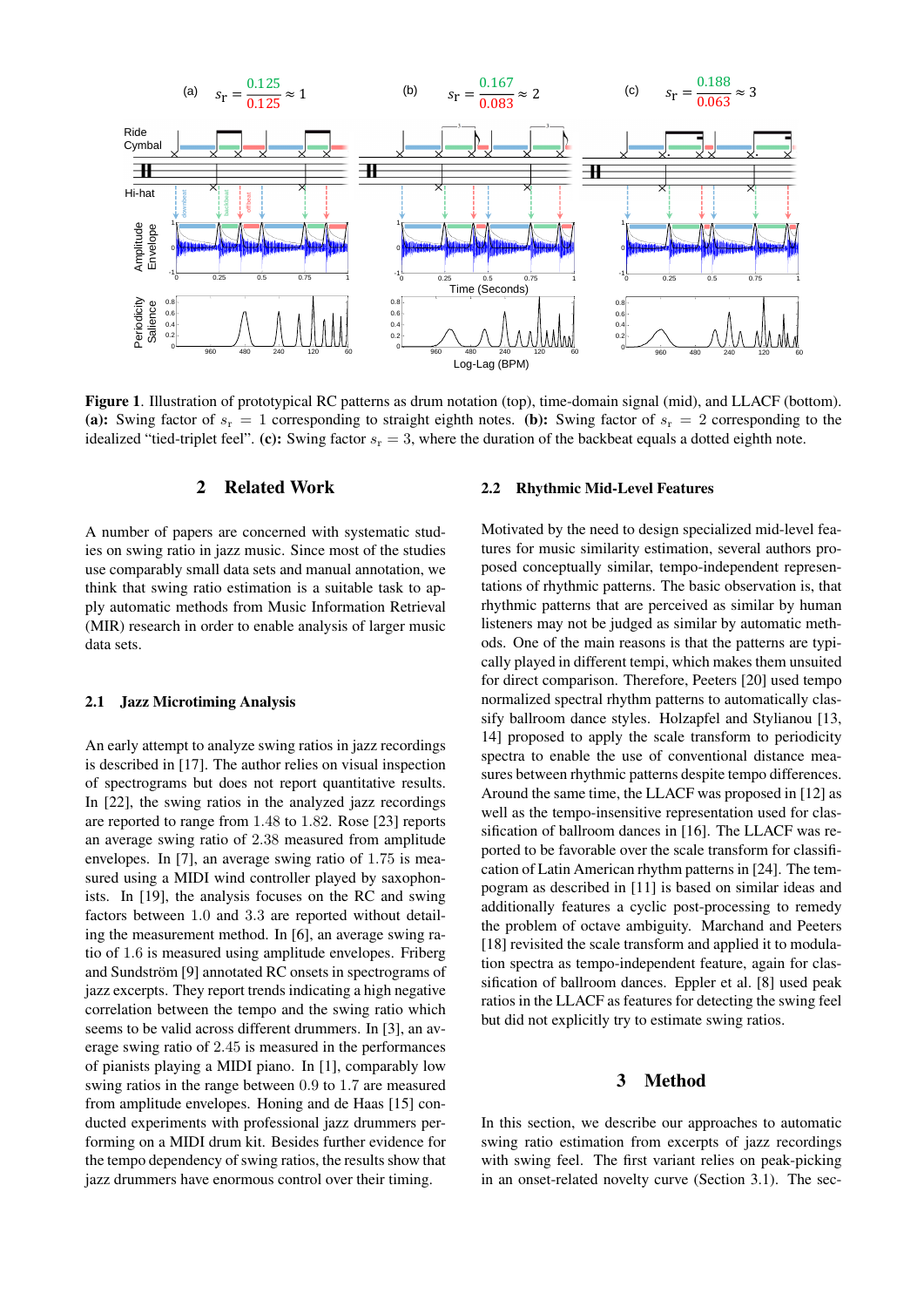

Figure 2. A four seconds excerpt from the 1979 recording of "Anthropology", performed by Art Pepper playing solo clarinet, with Charlie Haden on bass and Billy Higgins on drums. The bold black curve depicts the novelty function  $\Delta$ , the thin black curve shows the RC related threshold H. Automatically detected RC onsets are marked by the bold black crosses, colored crosses represent the four onset triples accepted for swing ratio estimation. The note durations are color-coded in the same way as in Figure 1.

ond approach relies on computation of the LLACF from the novelty curve (Section 3.3) and comparison to prototype LLACFs. As will be explained in Section 4.1, we have a rough tempo estimate  $\tau_e \in \mathbb{R}_{>0}$  available for each jazz excerpt. Let  $\delta_{b}$ ,  $\delta_{o} \in \mathbb{R}_{>0}$  be the tone duration of the backbeat and the offbeat in an RC pattern as shown in Figure 1. They relate to the tempo by  $\tau_e \approx (\delta_b + \delta_o)^{-1} \approx \delta^{-1}$ , with the beat (quarter note) duration  $\delta \in \mathbb{R}_{>0}$ . The targeted swing ratio is given by:

$$
s_{\rm r} = \frac{\delta_{\rm b}}{\delta_{\rm o}}\tag{1}
$$

Consequently,  $\delta_{\rm b} = \delta \cdot s_{\rm r} \cdot (1 + s_{\rm r})^{-1}$  yields the tone duration of the backbeat and  $\delta_{\rm o} = \delta \cdot (1 + s_{\rm r})^{-1}$  yields the tone duration of the offbeat.

## 3.1 Ride Cymbal Onset Detection

With regard to Eqn (1), we aim to measure  $\delta_{\rm b}$  and  $\delta_{\rm o}$ from the jazz excerpts under analysis. One possibility is to search for RC onsets and use the time differences between consecutive onsets as estimate for note durations. To this end, we compute a time-frequency (TF) representation of an excerpt using the short-time Fourier transform (STFT) with blocksize  $w$  and hopsize  $r$  given in seconds. Let  $\mathcal{X}(m,k)$  with  $m \in [1:M], k \in [0:K]$  be a complex-valued STFT coefficient at the  $m^{th}$  time frame and  $k^{th}$  spectral bin. Here, the interval  $[1:M]$  represents the time axis and  $K$  corresponds to the Nyquist frequency. Following the approaches in [10, 11], we compute a novelty curve  $\Delta : [1 : M] \rightarrow \mathbb{R}$  as follows. First, we derive the logarithmically compressed magnitude spectrogram  $\mathcal{Y}(m, k) := \log (1 + \gamma \cdot |\mathcal{X}(m, k)|)$  for a suitable constant  $\gamma \geq 1$ . Then, the novelty function is given as

$$
\Delta(m) := \sum_{k=0}^{K} |\mathcal{Y}(m+1,k) - \mathcal{Y}(m,k)|_{\geq 0}, \qquad (2)
$$

where  $\left|\cdot\right|_{\geq 0}$  denotes half-wave rectification. The resulting  $\Delta$  exhibits salient peaks at frames corresponding to tone onsets. Inevitably, spurious peaks may occur in  $\Delta$  that could be mistaken for RC onsets. Thus, we derive an RC related threshold function as

$$
H(m) := \sum_{k=k_0}^{K} |\mathcal{X}(m, k)|,
$$
 (3)

where the bin  $k_0$  corresponds to the lower cutoff frequency. Figure 2 shows an example of  $\Delta$  as bold black curve and the corresponding H as thin black curve. For the sake of visibility, both curves are normalized to unit maximum in the plot. We take the average value of H as threshold criterion and only accept peaks from  $\Delta$  in frames where H exceeds this value (indicated by the white background). The  $N = 18$  local maxima accepted as RC onsets are marked by bold crosses. Multiplication of the corresponding frame indices with the hopsize  $r$  yields a set of strictly monotonically increasing onset times  $B = \{b_1, b_2, \ldots, b_N\}$  for onset-based swing ratio estimation.

#### 3.2 Onset-Based Swing Ratio Estimation

Once we obtained a sequence  $B$  of RC onsets, we estimate  $s_r$  in a tempo-informed manner. Assuming a roughly constant tempo  $\tau_e$  throughout the excerpt, the time interval  $\delta = \tau_e^{-1}$  between two consecutive beats should be close to  $\delta_{\rm b} + \delta_{\rm o}$ . To account for small deviations from the ideal beat period  $\delta$ , we introduce a tolerance  $\alpha \geq 1$ . Now, we go through every previously detected RC onset and test the hypothesis that it could be the first in a series of three consecutive onsets (backbeat, offbeat, downbeat). We denote this sub-sequence as  $B_n = \{b_n, b_{n+1}, b_{n+2}\}\, , B_n \subset B$ and refer to it as onset triple. From all possible triples  $B_n, n \in [1:N-2]$  we accept the ones that fulfill the criterion

$$
(b_{n+2} - b_n) < \alpha \cdot \delta \tag{4}
$$

as instances of triples embedded in an RC pattern. The swing ratio is estimated from a valid onset triple by setting  $\delta_{\rm b} = b_{n+1} - b_n$  and  $\delta_{\rm o} = b_{n+2} - b_{n+1}$  in Eqn (1). In Figure 2, we illustrate this procedure. All RC onset candidates are marked by black crosses but only the triples that fulfill the constraint in Eqn (4) are marked with different colors. Above the third triple (blue note symbols) we depict the extent of the search range  $\alpha \cdot \delta$  that covers both  $\delta_{\rm b}$  and  $\delta_{\rm o}$ . As indicated in the plot, we try to find multiple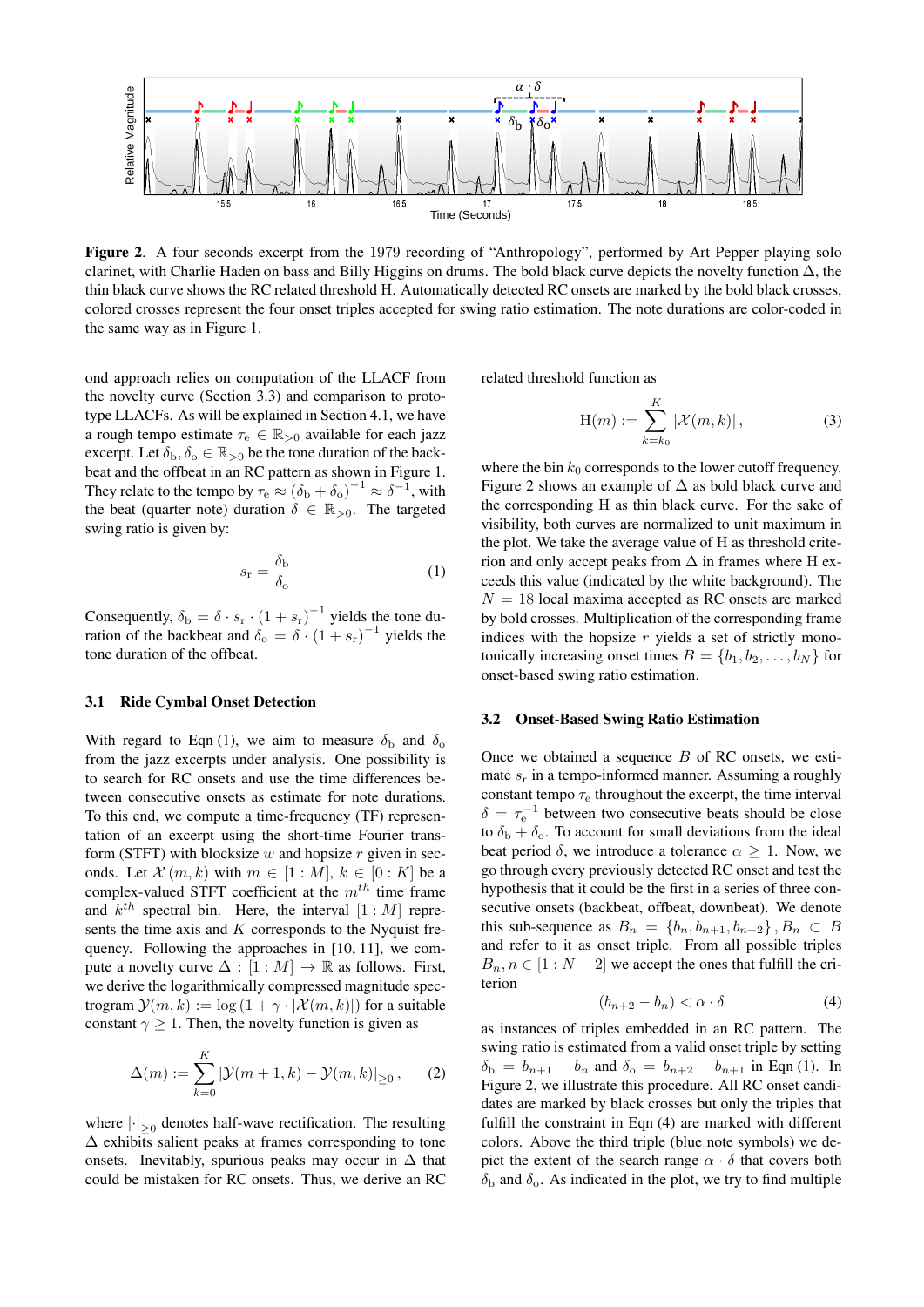occurrences of the RC pattern triples per excerpt, so we can obtain a more robust estimate for the swing ratio by averaging over the individual  $s_r$ -values computed for each triple. For that reason, we also accept variations of the RC pattern where the offbeat impulse occurs in succession to the downbeat instead of the backbeat. As will be explained in Section 4.4, there are situations where estimation of  $s_r$ from RC onsets may deliver erroneous results. To obtain more robust estimates, we introduce LLACF-based swing ratio estimation in the next two sections.

#### 3.3 LLACF Mid-Level Representation

We propose to employ the LLACF as a tempo-normalized mid-level representation capturing the swing ratio that is implicitly encoded in the peaks of ∆. Using the LLACF, we can circumvent the selection of onset candidates and instead transform the complete  $\Delta$  into a phase-invariant, tempo-normalized representation. Swing ratio estimation then boils down to matching this representation to LLACFs with known swing ratios (see Section 3.4). To this end, we first compute a normalized ACF from the novelty function  $\Delta$  as:

$$
R_{\Delta\Delta}(\ell) = \frac{\sum_{m=1}^{M-\ell} \Delta(m)\Delta(m-\ell)}{\sum_{m=1}^{M} \Delta(m)^2},
$$
 (5)

where we only consider the positive lags  $\ell \in [0 : M - 1]$ . Note that  $R_{\Delta\Delta}(\ell) = R_{\Delta\Delta}(-\ell)$  due to symmetry. Moreover,  $R_{\Delta\Delta}(0) = 1$  and  $R_{\Delta\Delta}(\ell) < 1$  for  $\ell \in [1 : M - 1]$ . Each lag can be expressed as tempo value by the relation  $\tau = \frac{60}{r \cdot \ell}$ . We now define a logarithmically spaced tempo (log-tempo) axis, that has equal distance  $q$  between tempo octaves and has the reference tempo  $\tau_r$  at a defined position. After correction for the ratio between the excerpt's tempo estimate  $\tau_e$  and the reference tempo  $\tau_r$ , we use linear interpolation to warp  $R_{\Delta\Delta}$  onto this axis, yielding our tempo-normalized LLACF A. Despite using a log-tempo axis, we stick to the term log-lag ACF since the inverse relation  $\ell = \frac{60}{r \cdot \tau}$  retains the logarithmic spacing, just in opposite direction.

In the bottom row of Figure 1, we show the LLACFs corresponding to the prototypical RC patterns. Variation of  $s_r$ gives an intuition how the salience of different periodicities in the RC pattern is represented by the LLACF. Since  $\tau_r$  is constant, all three LLACFs have clear peaks at the beat periodicity (240 BPM) and its integer subdivisions. For  $s_r = 1$  in Figure 1(a), there is a strong peak at 480 BPM (corresponding to the straight eighth notes). With increasing swing ratio, this peak diverges into two lobes that move to other periodicities. In Figure  $1(c)$ , the first peak resides at 960 BPM (offbeat equals a sixteenth note) and the second peak is at 320 BPM (backbeat equals a dotted eight note).

#### 3.4 LLACF-Based Swing Ratio Estimation

In order to estimate a swing ratio from the shape of  $A$ , we construct a set  $A_{s_r}, s_r \in \mathbb{R}$  with  $1 \leq s_r \leq 4$  of prototype



Figure 3. Evolution of the LLACF computed from RC patterns with increasing swing ratio. (a): LLACFs derived from novelty functions of idealized prototype RC patterns at a reference tempo  $\tau_r$  of 240 BPM. (b): LLACFs extracted from our test corpus that have been warped to match  $\tau_r$ .

LLACFs. They are extracted from novelty functions of idealized RC patterns with fixed reference tempo  $\tau_r$ and varying swing ratio  $s_r$  (cf. the time-domain plots in Figure 1). In Figure 3(a) we show the complete set of prototype LLACFs with the log-tempo axis in BPM and the swing ratio increasing from bottom to top. Darker shade of gray corresponds to higher periodicity salience. One can clearly see how the offbeat-related peaks change their periodicity with the swing ratio while the peaks related to the beat (and subdivisions thereof) reside at the same periodicity.

Now, our approach to swing ratio estimation is to compare the extracted  $A$  to each of these prototype LLACFs and to select the swing ratio corresponding to the best match. For the comparison, we employ Pearson's correlation coefficient. We have to take into account that the tempo estimate  $\tau_e$  used for warping the LLACF to the reference log-tempo axis underlying  $A_{s_r}$  may be slightly inaccurate. As a consequence, the resulting  $\mathcal A$  might exhibit a constant offset with respect to the prototype  $A_{s_r}$ . Thus, we shift the A against the log-tempo axis of each  $A_{s_r}$  in a restricted interval  $[-q \cdot \log_2(\alpha) : +q \cdot \log_2(\alpha)]$  to find the best alignment. Finally, the  $s_r$  corresponding the maximum correlation coefficient over all entries in  $A_{s_r}$  is selected.

# 4 Evaluation

In this section, we describe the setup, metrics, and results of the experiments we conducted in order to compare manual, onset-based, and LLACF-based swing ratio estimation. In addition, some trends visible in the data are discussed.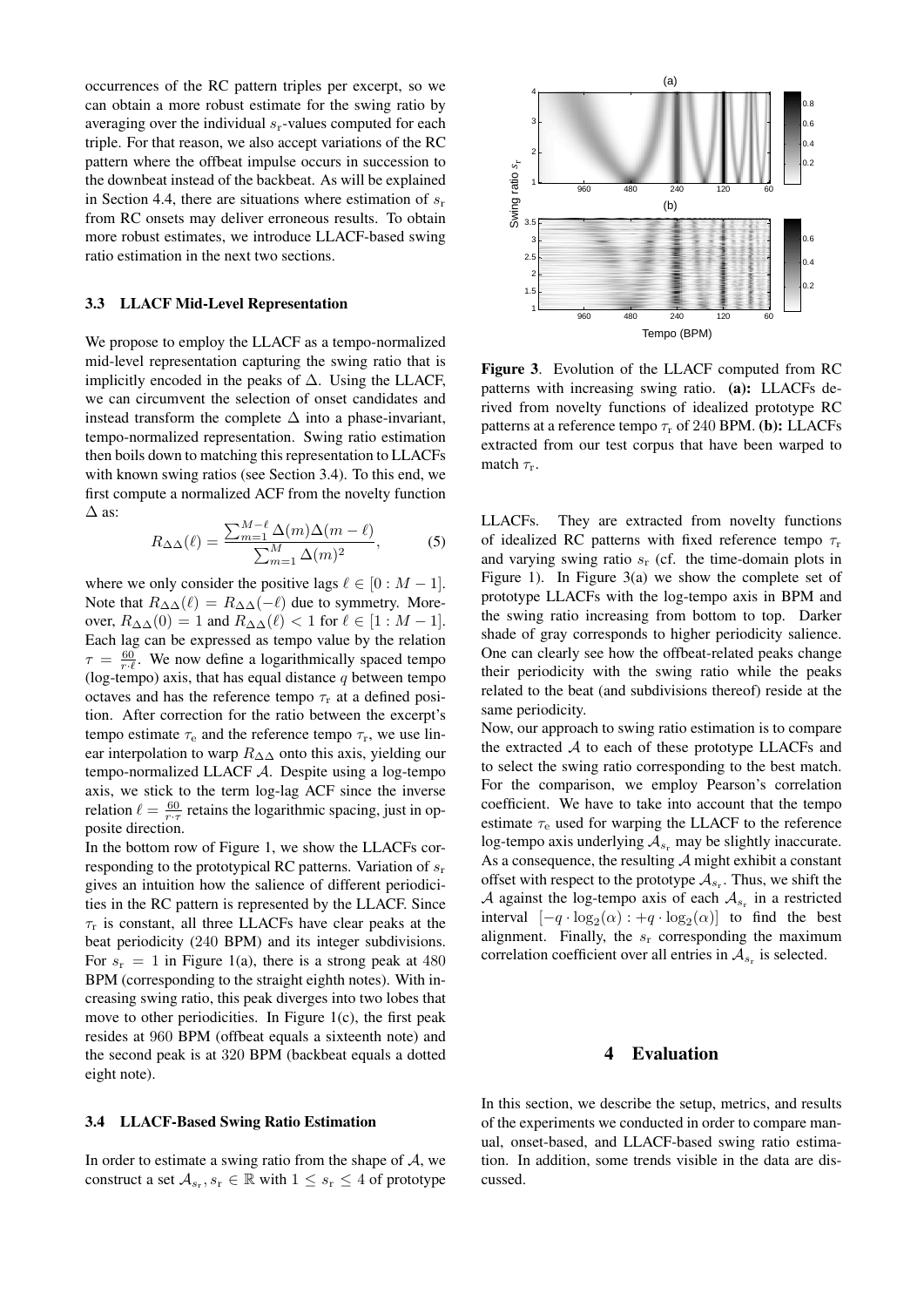

Figure 4. Comparison of the swing ratios estimated from ground truth RC onsets, automatically detected RC onsets and LLACF analysis.

### 4.1 The Weimar Jazz Database

The Weimar Jazz Database<sup>1</sup> consists of 299 (as in July 2015) transcriptions of instrumental solos in jazz recordings performed by a wide range of renowned jazz musicians. The solos have been manually annotated by musicology and jazz students at Liszt School of Music Weimar as part of the Jazzomat Research Project.<sup>2</sup> Several music properties are annotated, most notably the pitch, onset and offset of all tones played by the soloists, as well as a manually tapped beat grid, chords, form parts, phrase boundaries, and articulation. For our work, we only use the beat grid. From the complete Weimar Jazz Database, we automatically selected a subset of 921 excerpts that had been labeled with swing feel. Because we will compare the swing ratios of drummers and soloists in our future work, the excerpts had to contain at least 5 consecutive eighth notes played by the soloists. The total playtime of the selected excerpts amounts to roughly 50 minutes (out of 8 hours), their average duration is 3.3 seconds.

### 4.2 Evaluation Setting

A subset of 42 excerpts have been manually annotated for RC onsets in order to create a ground truth for swing ratio estimation. The reference onsets were transcribed by two experienced student assistants of the Jazzomat Research Project using the software Sonic Visualiser [5]. The ground truth subset was split in two, approximately equal parts and each part was given to one of the annotators. In total, 834 RC onsets were manually annotated. In our evaluation (cf. Sections 4.3, 4.4, and 4.5), we used the wellknown metrics recall, precision and F-measure for quantitative evaluation. In order to count an onset candidate as true positive, we allowed a maximum deviation of  $\pm 30$ ms to the ground truth onset time. Furthermore, we used Pearson's correlation coefficient as a means to quantify the agreement between reference swing ratios and automatically estimated swing ratios. We fixed the following extraction parameters for the automatic estimation of swing ratios: The STFT blocksize  $w$  was appr. 46 ms and the hopsize r was appr. 5.8 ms. The compression-constant  $\gamma$  was 1000, the lower cutoff  $k_0$  was set to equal appr. 12.9 kHz, the reference tempo  $\tau_r$  was 240 BPM, the LLACF octaveresolution q was 36. The tolerance  $\alpha$  for tempo deviations was 1.2.

### 4.3 Cross-Validation

At first, we are interested in the agreement between our human annotators, since we suspect that there may be ambiguous cases where it is not clear where an RC onset is exactly located in time or if there is an onset at all. Thus, we selected a small subset of 11 excerpts for which the annotators created a cross-validation transcription. Running these against the larger set, we receive an F-measure of appr. 0.96. The average absolute time difference between matched onsets in the reference and the cross-validation set amounts to 7.8 ms.

#### 4.4 Onset-Based Evaluation

Next, we used the previously validated ground truth annotations as reference to assess the performance of our automated RC onset detection described in Section 3.2. In this scenario, we received an F-measure of appr. 0.93 and an average onset deviation of 2.5 ms. Since these results seem surprisingly good, we wanted to quantify how much potential onset detection errors would propagate into the swing ratio estimation. Using the procedure described in Section 3.2, we determined ground truth swing ratios for all manually annotated excerpts. When we compared these to the swing ratios estimated from automatically detected RC onsets, we yielded a correlation coefficient of appr. 0.66 (see Figure 4). With regard to the comparably high F-measure obtained for the onset detection, this unsatisfactory result may seem surprising at first, but can be explained using the example in Figure 2. There, we see that only 12 out of 18 RC onsets are considered for swing ratio estimation. Intuitively, small deviations in the detected onset times can lead to under- or overestimation of the swing ratio, especially for fast tempi, where subtle timing differences may get lost due to the coarse sampling of the analysis frames. Even worse errors may be caused by spurious onsets that fulfill the threshold criterion but are actually not RC patterns. This is the case for the sixth excerpt in Figure 4, where some sort of RC swell is mistaken for an onset triple, leading to a overestimation of  $s_r$ .

### 4.5 LLACF-Based Evaluation

Since we found the correlation between ground truth swing ratios and onset-based swing ratios to be unsatisfactory, we repeated the comparison with respect to swing ratios estimated from the LLACF as described in Section 3.3. This time, we received a correlation coefficient of appr. 0.9. In Figure 4, one can see that both methods behave similar

<sup>1</sup> http://jazzomat.hfm-weimar.de/dbformat/ dboverview.html

<sup>2</sup> http://jazzomat.hfm-weimar.de/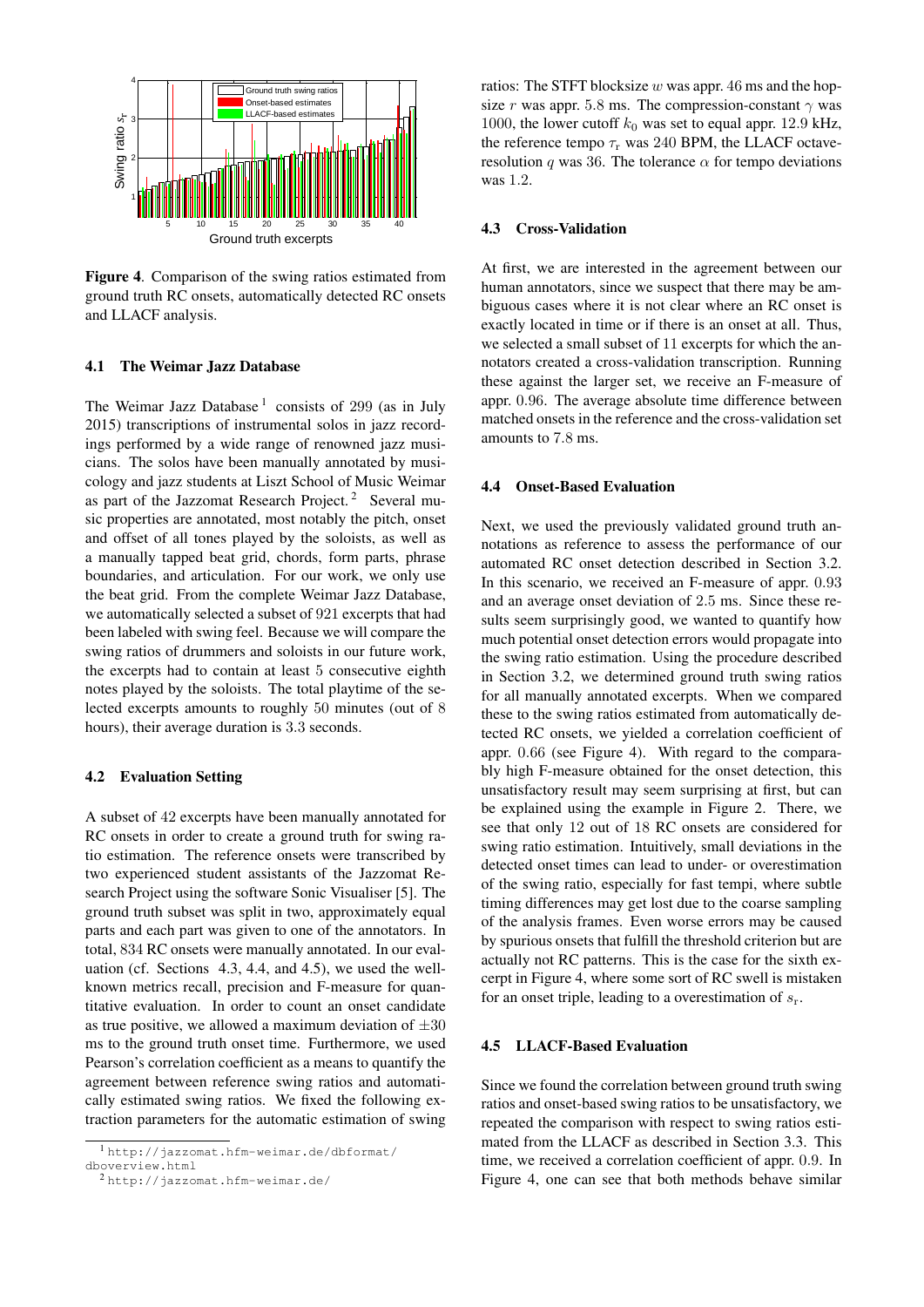

Figure 5. Scatter plots showing the relationship of tempo vs. (a): swing ratio and (b): offbeat duration. Each marker corresponds to one jazz excerpt. We only show the 10 most frequently represented drummers.

but the onset-based swing ratios exhibit some pronounced outliers. Moreover, Figure 3 shows that the prototypical LLACFs in  $A_{s_r}$  correspond quite well to the LLACFs extracted from our test corpus. Both plots depict the LLACFs ordered by the corresponding swing ratio. The typical structure of periodicity peaks is clearly visible, although the LLACFs extracted from the jazz excerpts are much more noisy than the idealized LLACFs. This leads us to the conclusion that the LLACF-based swing ratio estimation is a reliable method that should be preferred over the onset-based swing ratio estimation.

#### 4.6 Comparison to Friberg and Sundström

In Section 1, we already indicated our aim to re-examine the findings of Friberg and Sundström [9] on a larger scale. As can be seen in Figure 5(a), our automatically estimated swing ratios show similar trends as the manually annotated data used in the original paper. However, while Friberg and Sundström only had around 40 excerpts from various pieces of four drummers, we are able to study several hundreds of RC patterns played by a wide range of drummers due to our automated method (three among them—Tony Williams, Jack DeJohnette, and Jeffrey Watts—were examined by Friberg and Sundström, too).

In Figure 5, we show the results obtained for the 10 drummers represented with the most excerpts. Each point in the scatterplots is placed according to (a)  $s_r$  vs.  $\tau_e$  and (b)  $\delta_o$ vs.  $\tau_e$ . In general, the negative correlation of swing ratio and tempo is clearly discernable—for the whole data set as well as for certain drummers like Elvin Jones or Billy Higgins, who vary their swing ratio from appr. 2.5 around 150 BPM to appr. 1.5 at 250 BPM, and in the case of Jones even to around 1.0 at 300 BPM. However, there are also drummers who seems to keep almost the same swing ratio at different tempi, e.g., Art Taylor or Carl Allen.

Additionally, Friberg and Sundström report the duration between the offbeat impulse and the next beat to be roughly constant at 100 ms for all tempi faster than 150 BPM (cf. [9, p. 337]). In general, this finding is supported by our data (see Figure 5(b)), but the offbeat durations have a wider range from 110 ms to 80 ms and even 70 ms.

# 5 Conclusions and Future Work

In this paper, we presented a microtiming study conducted on a subset of the publicly available Weimar Jazz Database. Future work will be directed towards extending our method to more drummers and other recordings as well as to the comparison between RC patterns and soloists. Exact onset times of all tones of the soloists, and thus their microtiming and swing ratio, are at hand within the Weimar Jazz Database. A comparison between drummers' and soloists' microtiming will allow for a larger scale re-examination of one of the central findings in [9]: The swing ratio of soloists is in general lower then the swing ratio of the accompanying drummer since soloists deliberately play behind the beat while synchronizing the offbeat with the drummer. They do so, because, as Friberg and Sundström claim, "delayed downbeats and synchronized offbeats may create both the impression of the laid-back soloist, which is often strived for in jazz, and at the same time an impression of good synchronization" [9, p. 345]. Therefore, using microtiming data from the Weimar Jazz Database as well as automatically estimated swing ratios of RC patterns may lead to new insights in the interactive art of improvising together in a professional jazz ensemble.

### 6 Acknowledgments

The Jazzomat Research Project is supported by the German Research Foundation (Melodisch-rhythmische Gestaltung von Jazzimprovisationen. Rechnerbasierte Musikanalyse einstimmiger Jazzsoli, DFG-PF 669/7-1). The authors would like to thank all student assistants participating in the transcription and annotation process. The International Audio Laboratories Erlangen (AudioLabs) is a joint institution of the Friedrich-Alexander-Universität Erlangen-Nürnberg (FAU) and Fraunhofer IIS.